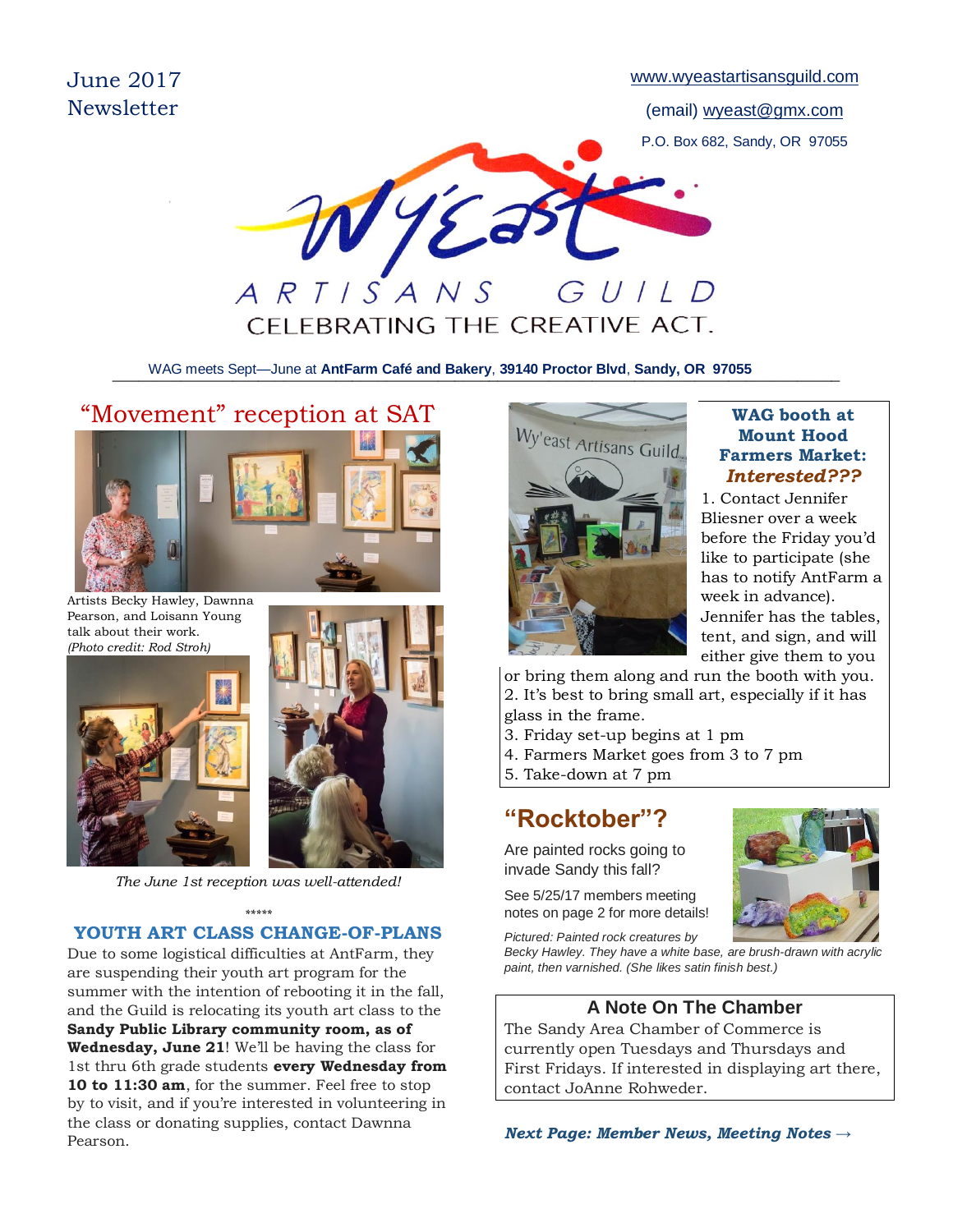# Member News

**Steve Ludeman** and **Vern Groff** were accepted into the Spring Watercolor Society of Oregon show. The show was juried by Jeannie McGuire and is on view at the Jordan Schnitzer Museum of Art at the University of Oregon in Eugene. **Vern Groff** (as well as local artist Beth Verheyden) won an Award of Distinction and his paintings will be touring Oregon for 6 months. \*\*\*\*\*

**Dawnna Pearson** is the featured artist at AntFarm for the month of June. \*\*\*\*\*

**Marcia Morrow** is the featured artist at the Sandy Chamber of Commerce (see open days on page 1) for June.

> Wy'east Artisans Guild Officers and Committee Heads

**President**: Jennifer Bliesner **Vice President:** Marcia Morrow **Secretary:** Dawnna Pearson **Treasurer**: Cheryl Hooley **Board Members**: Jennifer Bliesner, Loisann Young, Marcia Morrow, Earlean Marsh, Cheryl Hooley **Meeting Programs:** Jennifer Bliesner **Hospitality:** Helen von Struense

**Website & Social Media:** Debi Vann **Art Education & Kids Outreach:** Dawnna Pearson

**Newsletter:** Dawnna Pearson **Membership (Roster):** Rod Stroh **Library Theme Show:** Jennifer Bliesner **Chamber Shows:** JoAnne Rohweder **Sandy Actor's Theatre Shows:** Vern Groff **Other Shows:** Jennifer Bliesner

Phone numbers/contact information available in the club roster. If you are interested in any of these positions—**especially Meeting Programs**—or assisting the committee heads, please speak up!

#### **5/25/17 WAG Members Meeting Notes**

*In attendance: Jennifer Bliesner, Dawnna Pearson, Steve and Marcia Morrow, Becky Hawley, Helen von Struense, Cheryl Hooley, Stephanie and Micaiah Meyer, Peyton VanBeek, Lea Topliff, Loisann Young*

#### **Rocktober**

A discussion of painting rocks to leave around Sandy with WAG info on them turned into the idea of having "Rocktober", a fall event where we fundraise for the youth art class.

Ideas included:

\*Have the art class kids paint rocks.

\*Leave painted rocks by participating business's cash registers with info about WAG and the youth art class. Sponsor a rock!

\*Paint rocks at our summer picnic.

Loisann is tentatively willing to head up the Rocktober project if she can find people willing to support and participate. There will need to be a concept meeting.

#### **New Community Center**

The Sandy City Council has a subcommittee focused on the new community center planned for the building that has previously been Cedar Ridge Middle School. They are eager to have a strong arts focus in the center, and want artists in the community to have a voice in the planning process. (Jennifer is already involved.) Some of the things we discussed:

\*The subcommittee wants the art classes and art displays to be handled by local people. \*Lea mentioned there seems to be a lack of appreciation for original art focused on historical subjects, and wishes it had more venues. \*Becky mentioned that Sandy needs a commission focused on the arts, run by artists, so there's better understanding of what is needed for each project.

#### **WAG Website**

#### **<http://www.wyeastartisansguild.com/>**

Several ideas we discussed:

\*Look for someone who can assist Debi Vann in keeping the website updated. (Dawnna has been doing this and would love for someone else to take over.)

\*We need to find out from Debi how much bandwidth the site has, so we know our picture display limit.

\*Our members need to be reminded that they can use the Guild website as a free place to display some of their art!

\*The roster may need updating. Members should check to make sure their information is correct.

#### **Mount Hood Farmers Market**

Unfortunately, we won't be able to have a booth there during the Sandy Mountain Festival, as the carnival that was initially not going to be in the space is back again. However, we considered several other options, such as in front of AntFarm, behind Joe's Donuts, and on a private residence near the post office.

*Next Page: WAG CALENDAR (June—Dec) →*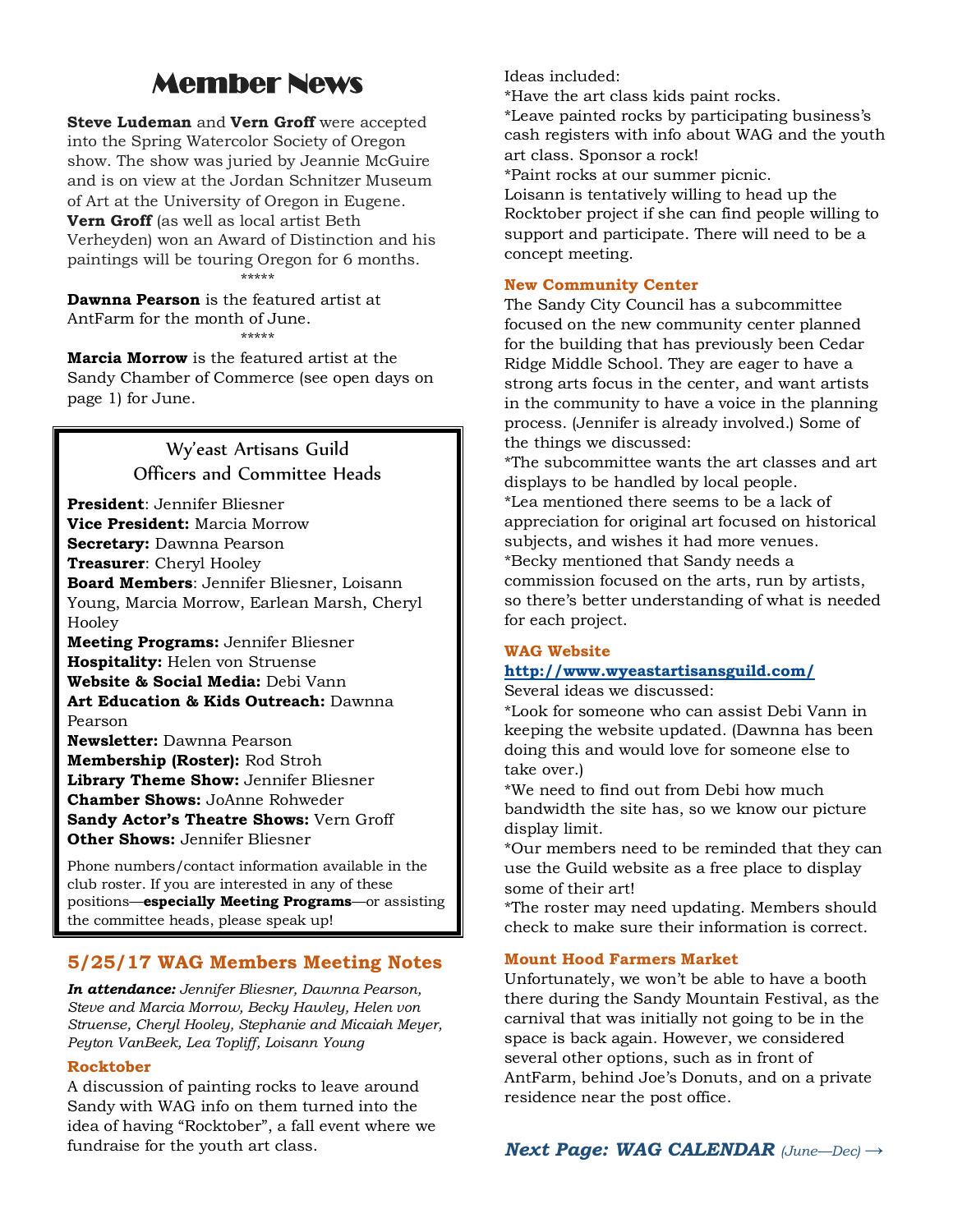# *WAG Calendar 2017*

 *Email addresses and phone numbers can be found in your most recent Guild roster To add or revise items on the calendar, contact Dawnna Pearson*

| <b>DATE</b>   | <b>WHAT</b>                         | <b>WHERE</b> | <b>WHEN</b>     | <b>DETAILS</b>                                       | <b>CONTACT</b> |
|---------------|-------------------------------------|--------------|-----------------|------------------------------------------------------|----------------|
| June 25       | "Movement"                          | Sandy Actors | 5 <sub>pm</sub> |                                                      | *Vern Groff    |
|               | takedown                            | Theatre      |                 |                                                      | *Becky Hawley  |
| June 28       | <b>WAG</b> board                    | AntFarm      | $1:30$ pm       |                                                      |                |
|               | meeting                             |              |                 |                                                      |                |
|               | <b>SAT Art Shows</b>                |              |                 | Let Marcia know if you can                           | Marcia Morrow  |
| June 30       | <b>Theme Meeting:</b>               | Morrow home  | 5 pm            | attend. If you can't, send                           |                |
|               | 2017-2018 season                    |              |                 | her your ideas for themes.                           |                |
| July 5        | "Water Water                        | Sandy Public | 8:30-10         | (List of plays, page 4)                              | Jennifer       |
|               | Everywhere"                         | Library      | am              |                                                      | Bliesner       |
|               | takedown                            |              |                 |                                                      |                |
|               |                                     | Jennifer     |                 | Members should all bring                             | Jennifer       |
| Aug 10        | <b>WAG Summer</b>                   | Bliesner's   | 6 pm            | food, and family or friends,                         | Bliesner       |
|               | Picnic                              | House        |                 | if they want. We will paint                          |                |
|               |                                     |              |                 | rocks together!                                      |                |
|               |                                     |              |                 |                                                      | *Jennifer      |
| Sept 17       | <b>Costumed Figure</b>              | AntFarm      | $6-9$ pm        | Drawing a clothed model.<br>Cost \$5, bring your own | Bliesner       |
|               | <b>Drawing</b>                      |              |                 | supplies                                             | *Dawnna        |
|               |                                     |              |                 |                                                      | Pearson        |
| Sept 28       | <b>WAG Members</b>                  | AntFarm      | $6:15-$         | Nominating committee for<br>board candidates         |                |
|               | <b>Meeting</b>                      |              | 8:30 pm         | announced                                            |                |
| Oct 6         |                                     |              |                 |                                                      |                |
|               | First Friday-Rocktober festivities? |              |                 |                                                      |                |
| <b>Oct 15</b> | <b>Costumed Figure</b>              | AntFarm      | $6-9$ pm        | Drawing a clothed model.                             | *Jennifer      |
|               | <b>Drawing</b>                      |              |                 | Cost \$5, bring your own                             | Bliesner       |
|               |                                     |              |                 | supplies                                             | *Dawnna        |
|               |                                     |              |                 |                                                      | Pearson        |
| <b>Oct 26</b> | <b>WAG Members</b>                  | AntFarm      | $6:15-$         | Candidates for board                                 |                |
|               | <b>Meeting</b>                      |              | 8:30 pm         | announced                                            |                |
| <b>Nov 16</b> | <b>WAG Annual</b>                   | AntFarm      | $6:15-$         | Voting for board                                     |                |
|               | <b>Members</b>                      |              | 8:30 pm         | members                                              |                |
|               | <b>Meeting</b>                      |              |                 |                                                      |                |
| <b>Nov 19</b> | <b>Costumed Figure</b>              | AntFarm      | $6-9$ pm        | Drawing a clothed model.                             | *Jennifer      |
|               | <b>Drawing</b>                      |              |                 | Cost \$5, bring your own                             | Bliesner       |
|               |                                     |              |                 | supplies                                             | *Dawnna        |
|               |                                     |              |                 |                                                      | Pearson        |
| <b>Dec 14</b> | <b>WAG Christmas</b>                | AntFarm      | $6:15-$         | Everyone brings fingerfood and a handmade or         |                |
|               | Party                               |              | 8:30 pm         | art-related gift to exchange.                        |                |

|  |  |  | <b>Other Artist Resources</b> |
|--|--|--|-------------------------------|
|--|--|--|-------------------------------|

*Contact*s:

\*Clackamas County Art Alliance:

[sue@clackamasartsalliance.org](mailto:sue@clackamasartsalliance.org)

\*Concordia College: [lchurch@cu-portland.edu](mailto:lchurch@cu-portland.edu) \*Portland Fine Art Guild: [kingsart@comcast.net](mailto:kingsart@comcast.net)

Gresham Art Shows Gresham Visual Arts Gallery Estacada Art Guild

#### **Local Art Events**

Estacada Summer Celebration <http://estacadasc.org/>

### Snack Volunteers Still Needed!

We need some people to bring finger-foods to the member meetings SEPTEMBER 28 (2 people), and OCTOBER 26 (1 person). Contact **Helen von Struense** to sign up.